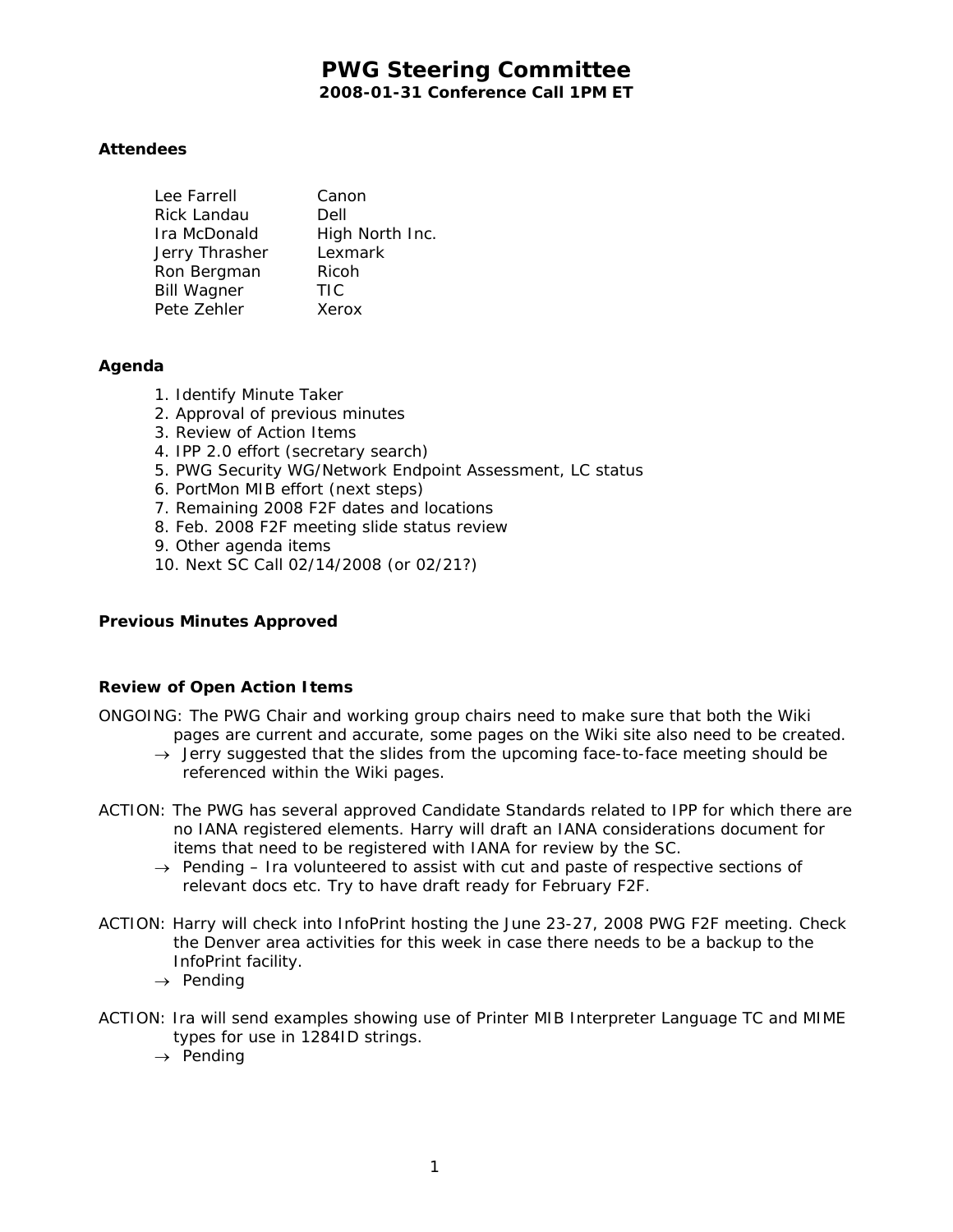# **PWG Steering Committee 2008-01-31 Conference Call 1PM ET**

- ACTION: Harry will forward the prtChannelType proposal to IANA. → *Pending*
- ACTION: Bill Wagner will write up a general non-vendor specific list of Port Monitor MIB anomalies that he has encountered.
	- → *Closed.*
- ACTION: Jerry will forward the revised copyright statement to the ISTO pending establishment of a new ISTO contact.
	- → *Pending Jerry indicated his attempts at contacting our replacement ISTO representative, with no success at receiving any acknowledgment.*
- ACTION: Jerry will contact the ISTO about ordering of disk drives after getting documented signoff from the other officers.
	- → *Pending Jerry indicated his attempts at contacting our replacement ISTO representative, with no success at receiving any acknowledgment.*
- ACTION: Jerry will announce the Last Call for the IDS Working Group Charter. → *Closed.*
- ACTION: Jerry will ask ISTO to begin searching Jan/Feb 2009 Hawaii venue options and dates. → *Closed – but still waiting for an acknowledgment response from ISTO.*

# **ISTO**

While discussing the lack of a response or acknowledgment from our replacement ISTO representative, it was also noted that we have not received any financial statement or membership status notice since Cindy left. This is very unacceptable, given the monthly rate we are charged for "services" by that organization.

ACTION: Jerry will give the ISTO representative another few days (from late January) to respond, before he elevates the issue within the ISTO regarding the lack of service that the PWG has received.

# **IPP 2.0 effort (secretary search)**

Ron reported that he has had no success yet on finding someone to volunteer as Secretary for this effort.

## **PWG Security WG/Network Endpoint Assessment, Last Call status**

This activity is still in its early stages. The Last Call on the Charter has been issued, with no objections received.

ACTION: Ron will draft some preliminary slides for the face-to-face meeting.